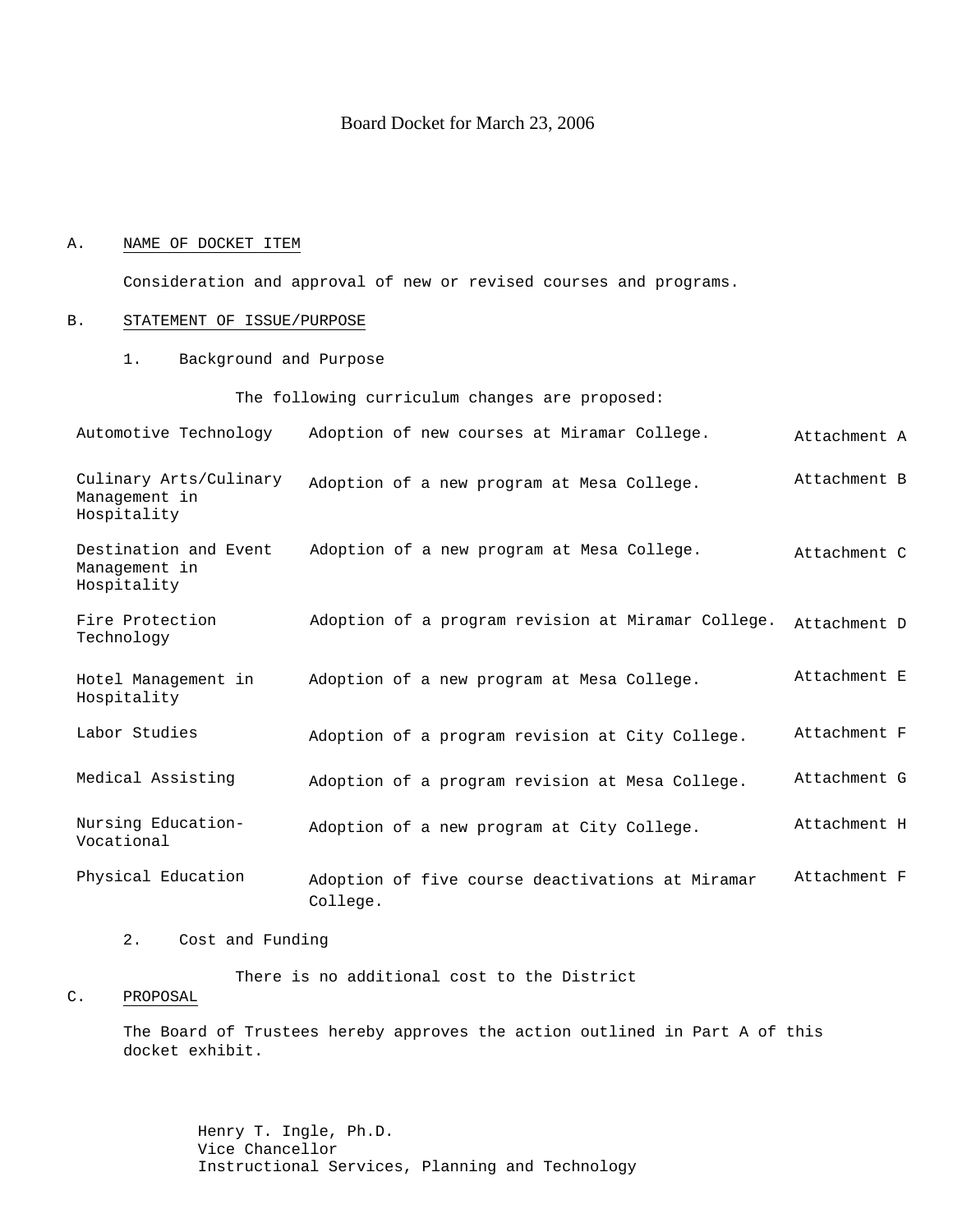Adoption of new courses at Miramar College.

Proposed new courses at Miramar College:

### **050 Vehicle Detailing**

#### **2 hours lecture, 3-4 hours lab, 3 units Grade Only**

*Advisory*: English 51 and English 56 and Mathematics 32, each with a grade of "C" or better, or equivalent, or Assessment Skill Levels W5, R5 and M20. This course provides students with an overview of automotive detailing. It covers exterior finish cleaning, polishing, and sealing as well as interior cleaning, stain removal, and sealing. Students prepare and calculate a written estimate. They learn how to inspect and evaluate exterior and interior condition and how to determine correct repair procedures. Students also learn how to identify and operate different products and tools associated with automotive detailing. (FT) Associate Degree Credit only and not Transferable.

### **051 Quick Service Lube, Pre-Delivery Inspection Technician**

### **2 hours lecture, 3 - 4 hours lab, 3 units Grade Only**

*Advisory:* ENGL 051& ENGL 056 & MATH 032, each with a grade of "C" or better, or equivalent or Assessment Skill Level W5/R5/M20. AUTO 053 with a grade of "C" or better, or equivalent.

This course provides students with an overview of automotive quick services and new/used vehicle preparation. It covers vehicle inspections, preparing estimates, changing fluids and filters, proper hazardous waste disposal, minor electrical repairs, and road-testing techniques. Students learn how to inspect and evaluate vehicle systems to determine if advanced levels of repairs are needed. They also learn how to identify and operate necessary equipment and tools. (FT) Associate Degree Credit only and not Transferable.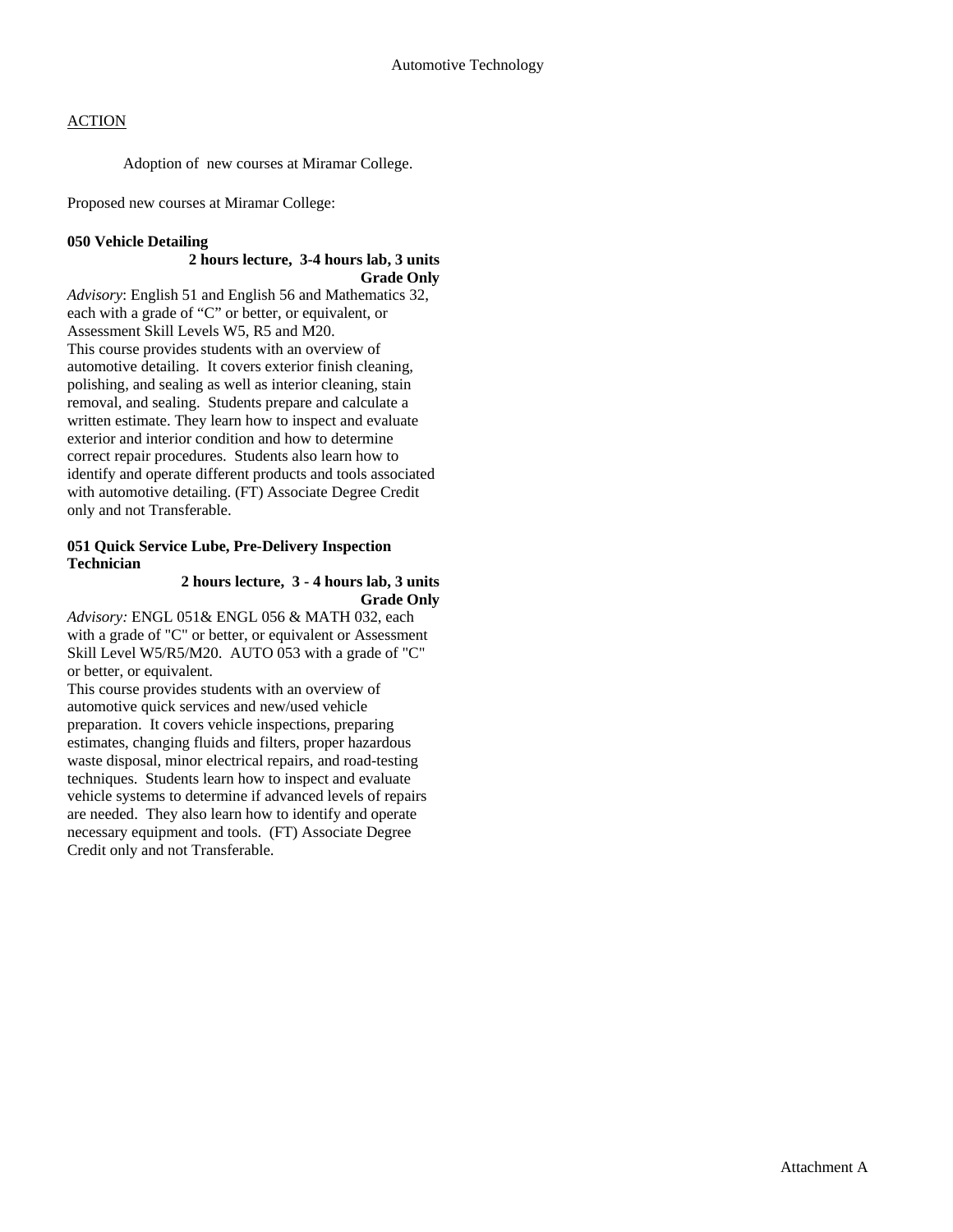Adoption of New Program at Mesa College.

Proposed New Program at Mesa College:

#### PROGRAM REVIEW

Pursuant to Section 78016 of the Education Code, following is a program review summary:

| A. Labor Market <sup>1</sup> :  | According to the California State Employment Development Department (EDD)<br>statistics, there were between 9,000 and 18,000 persons employed in Culinary<br>Arts/Culinary Management-related jobs in San Diego County in 2005. Approximately<br>4,990 additional job opening are projected through 2008. |
|---------------------------------|-----------------------------------------------------------------------------------------------------------------------------------------------------------------------------------------------------------------------------------------------------------------------------------------------------------|
| B. Duplication <sup>2</sup> :   | Culinary Arts/Culinary Management is offered at San Diego Mesa College,<br>Grossmont College, and Southwestern College.                                                                                                                                                                                   |
| C. Effectiveness <sup>3</sup> : | District enrollment in Culinary Arts/Culinary Management is estimated at 374 students<br>for $2005 - 2006$ .                                                                                                                                                                                              |

<sup>1</sup> Information was obtained from the Occupational Outlook Report.

<sup>2</sup> Information was obtained by the San Diego Imperial Counties Community Association Colleges (SDICCCA).

<sup>3</sup>Information was obtained from the SDCCD ISIS download for Census Day Fall 2005/Spring 2006.

# **Certificate of Completion: Culinary Arts/Culinary Management in Hospitality**

| <b>Courses:</b><br><b>Units</b>                            |
|------------------------------------------------------------|
| CACM 101, Sanitation, Safety and Equipment  3              |
| CACM 105, Fundamentals of Food Production                  |
|                                                            |
| CACM 110, Fundamentals of Cooking & Service 4              |
| CACM 120, Menu Analysis & Event Catering 3                 |
| HOSP 101, Introduction to Hospitality & Tourism $\ldots$ 3 |
| Total Units $= 16$                                         |

# **Certificate of Achievement: Culinary Arts/Culinary Management in Hospitality**

| <b>Courses Required for the Major:</b>             | <b>Units</b> |
|----------------------------------------------------|--------------|
| HOSP 101, Introduction to Hospitality & Tourism  3 |              |
| HOSP 115, Hospitality Operations & Management. 3   |              |
| CACM 101, Sanitation, Safety and Equipment  3      |              |
| CACM 105, Fundamentals of Food Production          |              |
|                                                    |              |
| CACM 110, Fundamentals of Cooking & Service 4      |              |
| CACM 120, Menu Analysis & Event Catering 3         |              |
| CACM 130, Quantity Food Preparation - Theory 3     |              |

| CACM 131, Quantity Food Preparation Laboratory4 |
|-------------------------------------------------|
| CACM 140, Food and Beverage Purchasing and      |
|                                                 |
|                                                 |
| Total Units $= 30-32$                           |

## **Associate in Science Degree: Culinary Arts/Culinary Management in Hospitality**

| <b>Courses Required for the Major:</b><br>Units   |  |
|---------------------------------------------------|--|
| HOSP 101, Introduction to Hospitality & Tourism 3 |  |
| HOSP 115, Hospitality Operations & Management3    |  |
| HOSP 150, Hospitality Human Resources 3           |  |
| CACM 101, Sanitation, Safety and Equipment3       |  |
| CACM 105, Fundamentals of Food Production         |  |
|                                                   |  |
| CACM 110, Fundamentals of Cooking & Service  4    |  |
| CACM 120, Menu Analysis & Event Catering 3        |  |
| CACM 130, Quantity Food Preparation - Theory 3    |  |
| CACM 131, Quantity Food Preparation               |  |
|                                                   |  |
| CACM 140, Food and Beverage Purchasing and        |  |
|                                                   |  |
|                                                   |  |
| CACM 201, Gourmet Food Preparation Laboratory .3  |  |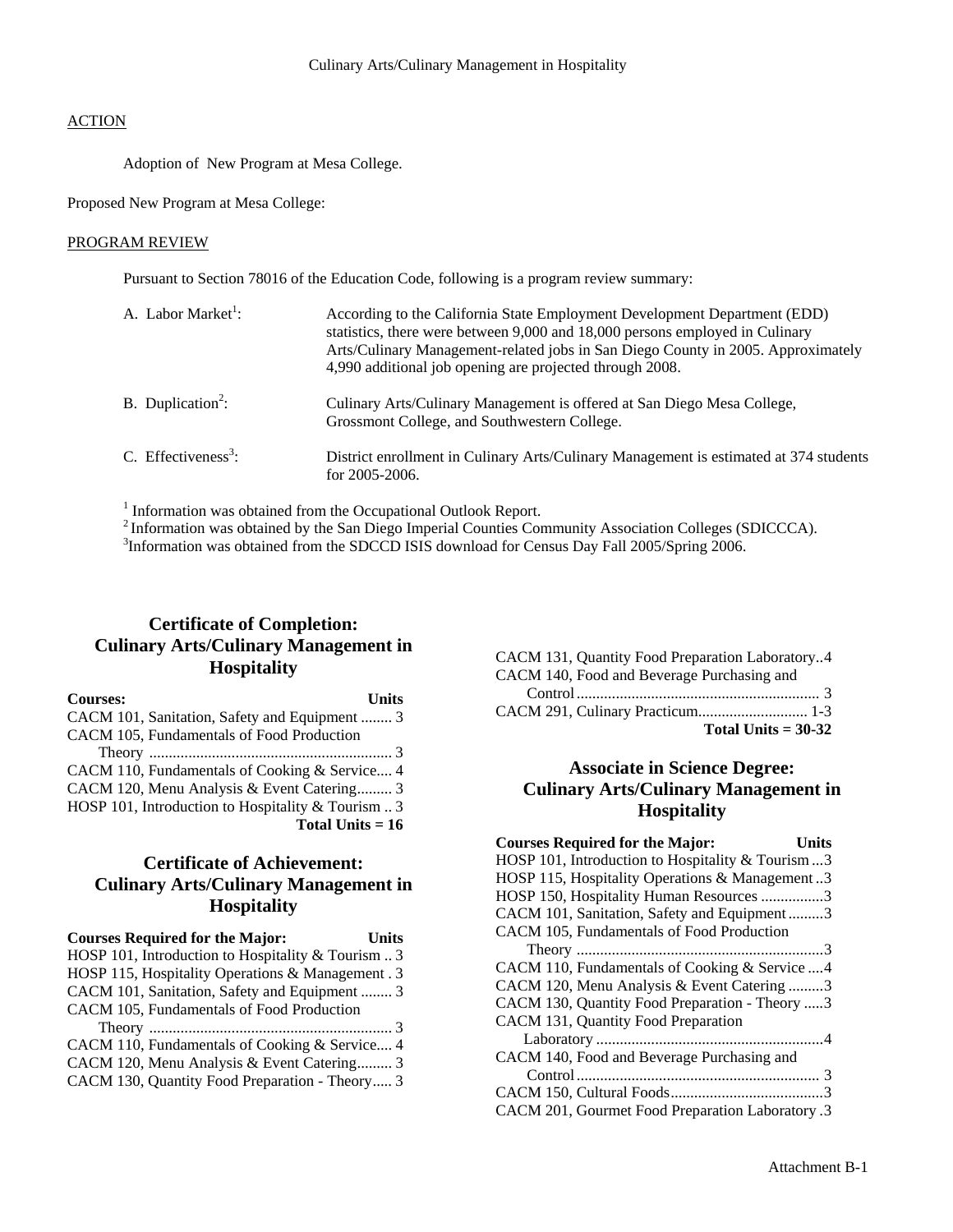| CACM 205, Garde Manger Cold Food Production  3 |  |
|------------------------------------------------|--|
|                                                |  |
| CACM 291, Culinary Practicum 1-3               |  |
|                                                |  |
|                                                |  |
|                                                |  |

### **Select a minimum of four units from:**

CACM 211, Quantity Food Preparation - Theory .....3 CACM 291A, Culinary Practicum Small Events.......1 CACM 291B, Culinary Practicum Formal Events.....1 CACM 291C, Culinary Practicum Informal Events ..1 **Total Units = 58-60**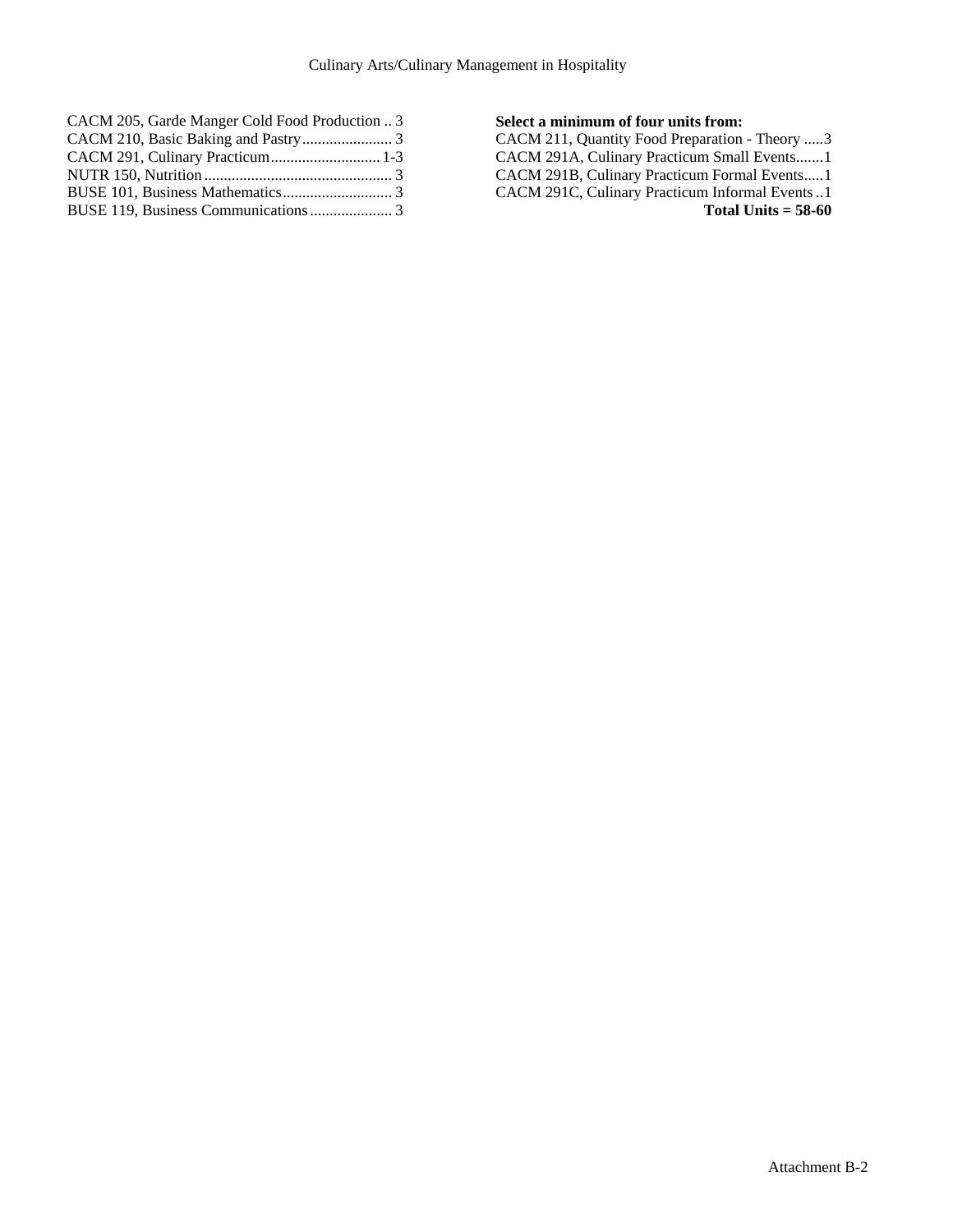Adoption of New Program at Mesa College. Proposed New Program at Mesa College:

### PROGRAM REVIEW

Pursuant to Section 78016 of the Education Code, following is a program review summary:

| A. Labor Market <sup>1</sup> :  | According to the California State Employment Development Department (EDD)<br>statistics, there were between 1,992 and 3,984 persons employed in Destination $\&$<br>Event Management in Hospitality-related jobs in San Diego County in 2005.<br>Approximately 4,340 additional job opening are projected through 2008. |
|---------------------------------|-------------------------------------------------------------------------------------------------------------------------------------------------------------------------------------------------------------------------------------------------------------------------------------------------------------------------|
| B. Duplication <sup>2</sup> :   | Destination & Event Management in Hospitality is offered at San Diego City College,<br>Mira Costa College, and Southwestern College.                                                                                                                                                                                    |
| C. Effectiveness <sup>3</sup> : | District enrollment in Destination & Event Management in Hospitality is estimated at<br>155 students for 2005-2006.                                                                                                                                                                                                     |

<sup>1</sup> Information was obtained from 2005 Occupational Outlook Report.

<sup>2</sup> Information was obtained by the San Diego Imperial Counties Community Association Colleges (SDICCCA).<br><sup>3</sup> Information was obtained from the SDCCD ISIS download for Census Day Fall 2005/Spring 2006.

#### **Certificate of Achievement: Destination & Event Management in Hospitality**

| <b>Courses Required for the Major:</b><br>Units |
|-------------------------------------------------|
| HOSP 101, Introduction to Hospitality and       |
|                                                 |
|                                                 |
| HOTL 110, Introduction to Hotel-Motel           |
|                                                 |
| CACM 111, Professional Cooking & Service in     |
|                                                 |
| CACM 140, Food and Beverage Purchasing and      |
|                                                 |
| TOUR 110, Destination Management & Visitor      |
|                                                 |
| TOUR 120, Meeting & Convention Management  3    |
|                                                 |
|                                                 |
| TOUR 141, The Business of Wedding               |
|                                                 |
| Total Units $= 29$                              |

### **Associate in Science Degree: Destination & Event Management in Hospitality**

## **Courses Required for the Major: Units**

| HOSP 101, Introduction to Hospitality and Tourism 3 |  |
|-----------------------------------------------------|--|
|                                                     |  |
| HOSP 115, Hospitality Operations and                |  |
|                                                     |  |

| HOSP 120, Hospitality Sales Promotion 3     |
|---------------------------------------------|
|                                             |
| HOSP 150, Hospitality Human Resources 3     |
| HOTL 110, Introduction to Hotel-Motel       |
|                                             |
| CACM 111, Professional Cooking & Service in |
|                                             |
| CACM 140, Food and Beverage Purchasing and  |
|                                             |
|                                             |
| BUSE 100, Introduction to Business 3        |
| BUSE 119, Business Communications3          |
| TOUR 110, Destination Management & Visitor  |
|                                             |
| TOUR 120, Meeting and Convention            |
|                                             |
| TOUR 125, Special Event Management3         |
| TOUR 130, Convention Service & Catering     |
|                                             |
| TOUR 140, Facilities Management OR          |
| TOUR 141, The Business of Wedding           |
|                                             |
| Select a minimum of four units from:        |
| TOUR 115, Tours: Guiding and Techniques3    |
| TOUR 135, Event Promotion & Sponsorship3    |
| TOUR 140, Facilities Management3            |
| CACM 291, Culinary Practicum  1-3           |
| WORK 270, Occupational Work Experience      |
|                                             |
| Total Units $= 54-56$                       |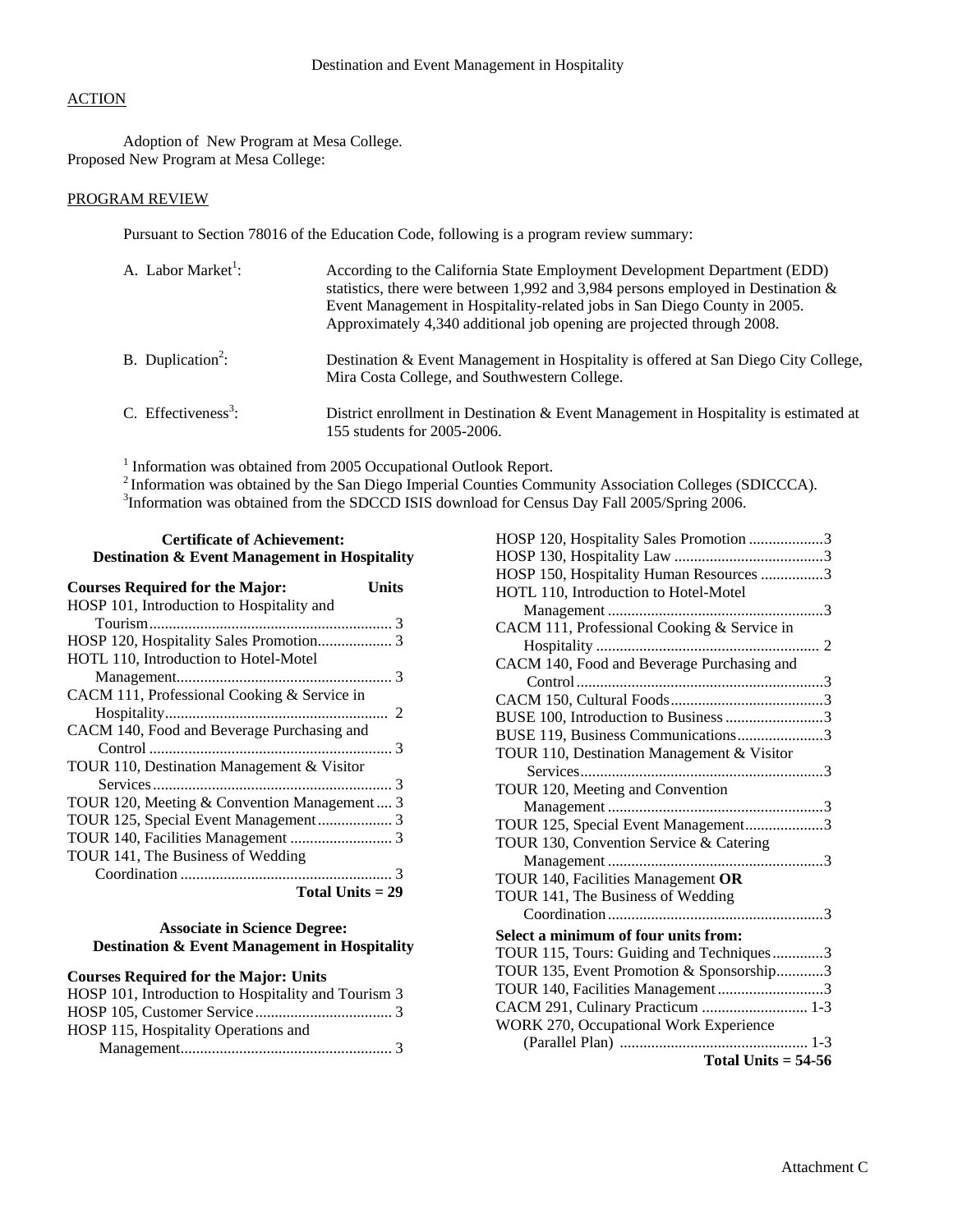Adoption of Program Revision at Miramar College. Proposed Program Revision at Miramar College:

# **Certificate of Achievement: Fire Protection Technology Fire Prevention**

| <b>Courses Required for the Major:</b><br>Units    |
|----------------------------------------------------|
| FIPT 100A, Intro to Fire Suppression and           |
| Maintenance Manipulative Tasks                     |
|                                                    |
| FIPT 100B, Intro to Fire Suppression and           |
| Maintenance Manipulative Tasks                     |
|                                                    |
| FIPT 102, Fire Prevention Technology 3             |
| FIPT 103, Fire Protection Equipment and Systems  3 |
| FIPT 104, Building Construction for Fire           |
|                                                    |
|                                                    |
|                                                    |
|                                                    |
|                                                    |
|                                                    |
|                                                    |
| Total Units $= 28$                                 |

# **Certificate of Achievement: Fire Protection Technology Fire Protection**

| <b>Courses Required for the Major:</b>   | Units |
|------------------------------------------|-------|
| EMGM 105, Emergency Medical Technician - |       |
|                                          |       |
|                                          |       |
|                                          |       |
|                                          |       |
|                                          |       |
|                                          |       |
|                                          |       |
|                                          |       |
|                                          |       |
|                                          |       |
| Total Units $= 31$                       |       |

# **Certificate of Achievement: Fire Protection Technology Fire Technology**

| <b>Courses Required for the Major:</b>           | Units |
|--------------------------------------------------|-------|
| FIPT 100A, Intro to Fire Suppression and         |       |
| Maintenance Manipulative Tasks                   |       |
|                                                  |       |
| FIPT 101, Fire Protection Organization3          |       |
| FIPT 102, Fire Prevention Technology 3           |       |
| FIPT 103, Fire Protection Equipment and Systems3 |       |
| FIPT 104, Building Construction for Fire         |       |
|                                                  |       |
| FIPT 105, Fire Behavior and Combustion3          |       |
| FIPT 107, Fire Fighting Tactics and Strategy3    |       |
| FIPT 130, Emergency Medical Technician-State     |       |
| Fire Marshal or                                  |       |
| EMGM 105, Emergency Medical Technician-          |       |
|                                                  |       |
| Total Units $=27.5$                              |       |

# **Certificate of Achievement: Fire Protection Technology Open Water Lifeguard Professional**

| <b>Courses Required for the Major:</b><br><b>Units</b> |
|--------------------------------------------------------|
|                                                        |
|                                                        |
| EMGM 105, Emergency Medical Technician-                |
|                                                        |
| FIPT 160, Introduction to Open Water                   |
|                                                        |
| FIPT 161, Inflatable Rescue Boat Operations  1.5       |
| FIPT 163, Personal Watercraft Operations1              |
|                                                        |
|                                                        |
|                                                        |
| FIPT 308A, Confined Space Operations 1                 |
| FIPT 311M, Swiftwater Rescue Technician I1             |
|                                                        |
|                                                        |
| ADJU 361, Current Issues for Advanced                  |
|                                                        |
| ADJU 356A, 832 PC Laws of Arrest2.5                    |
|                                                        |
| Total Units $= 30.5 - 35$                              |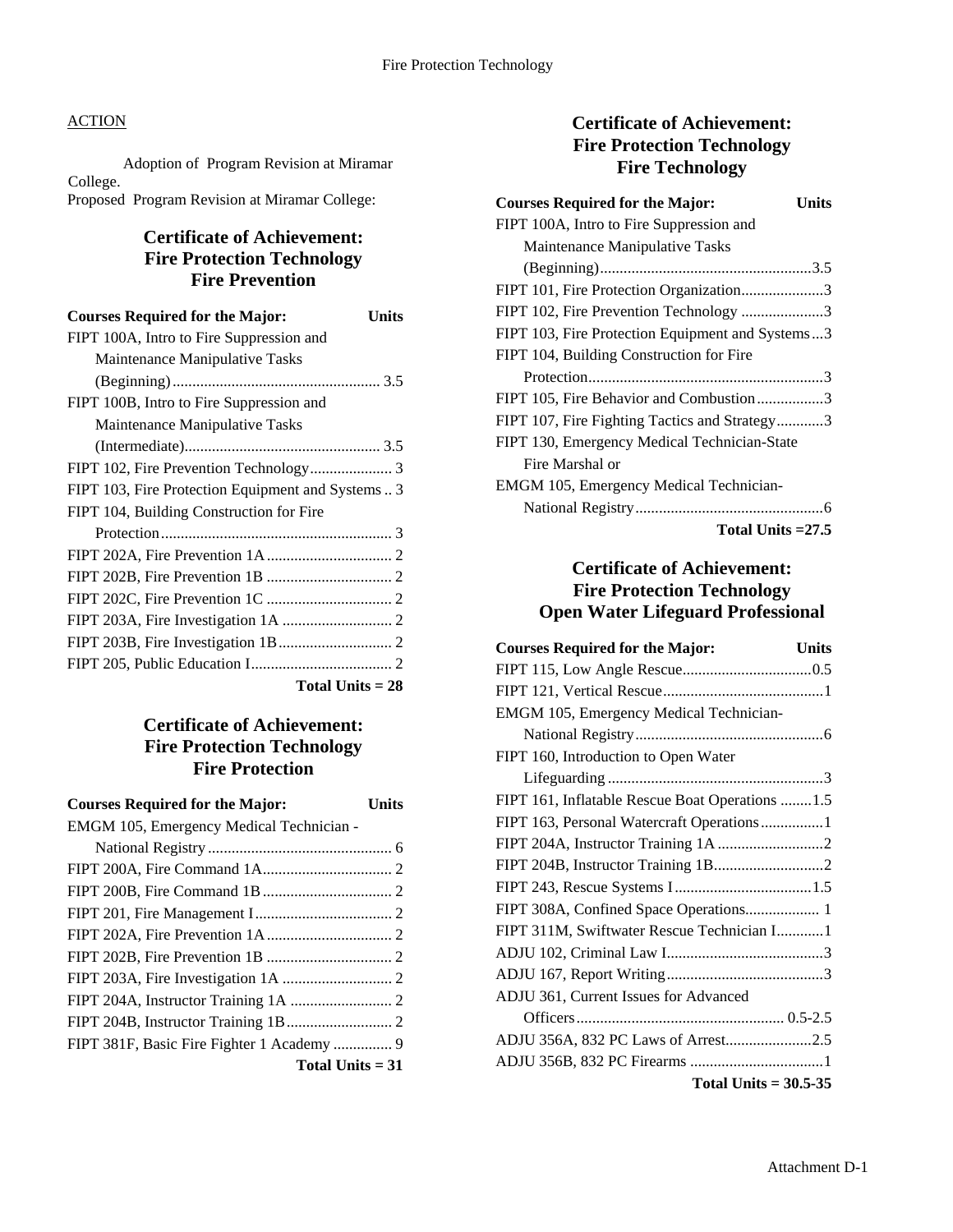Proposed Program Revision at Miramar College (Continued):

# **Associate in Science Degree: Fire Protection Technology Fire Prevention**

| <b>Courses Required for the Major:</b>             | Units |
|----------------------------------------------------|-------|
|                                                    |       |
|                                                    |       |
|                                                    |       |
| FIPT 103, Fire Protection Equipment and Systems  3 |       |
| FIPT 104, Building Construction for Fire           |       |
|                                                    |       |
|                                                    |       |
|                                                    |       |
|                                                    |       |
|                                                    |       |
|                                                    |       |
| ADJU 356A, 832 PC Laws of Arrest 2.5               |       |
| Total Units $=28.5$                                |       |

**Recommended Electives:** ADJU 147, 356B.

# **Associate in Science Degree: Fire Protection Technology Fire Protection**

| <b>Courses Required for the Major:</b><br>Units |  |
|-------------------------------------------------|--|
| FIPT 130, Emergency Medical Technician-State    |  |
| Fire Marshal or                                 |  |
| EMGM 105, Emergency Medical Technician-         |  |
|                                                 |  |
|                                                 |  |
|                                                 |  |
|                                                 |  |
|                                                 |  |
|                                                 |  |
|                                                 |  |
|                                                 |  |
|                                                 |  |
|                                                 |  |
| Total Units $= 31$                              |  |

# **Associate in Science Degree: Fire Protection Technology Fire Technology**

| <b>Courses Required for the Major: Units</b>     |
|--------------------------------------------------|
| FIPT 100A, Intro to Fire Suppression and         |
| Maintenance Manipulative Tasks                   |
|                                                  |
| FIPT 101, Fire Protection Organization3          |
| FIPT 102, Fire Prevention Technology 3           |
| FIPT 103, Fire Protection Equipment and Systems3 |
| FIPT 104, Building Construction for Fire         |
|                                                  |
| FIPT 105, Fire Behavior and Combustion3          |
| FIPT 107, Fire Fighting Tactics and Strategy3    |
| FIPT 130, Emergency Medical Technician-State     |
| Fire Marshal or                                  |
| EMGM 105, Emergency Medical Technician-          |
|                                                  |
| Total Units $= 27.5$                             |

**Recommended Electives:** FIPT 106, 109, 110.

# **Associate in Science Degree: Fire Protection Technology Open Water Lifeguard Professional**

| <b>Courses Required for the Major:</b>              | Units |
|-----------------------------------------------------|-------|
|                                                     |       |
|                                                     |       |
| EMGM 105, Emergency Medical Technician-             |       |
|                                                     |       |
| FIPT 160, Introduction to Open Water Lifeguarding 3 |       |
|                                                     |       |
|                                                     |       |
| FIPT 311M, Swiftwater Rescue Technician I1          |       |
|                                                     |       |
|                                                     |       |
| ADJU 356A, 832 PC Laws of Arrest2.5                 |       |
| ADJU 361, Current Issues for Advanced               |       |
|                                                     |       |
| Total Units $= 24.5 - 29$                           |       |

.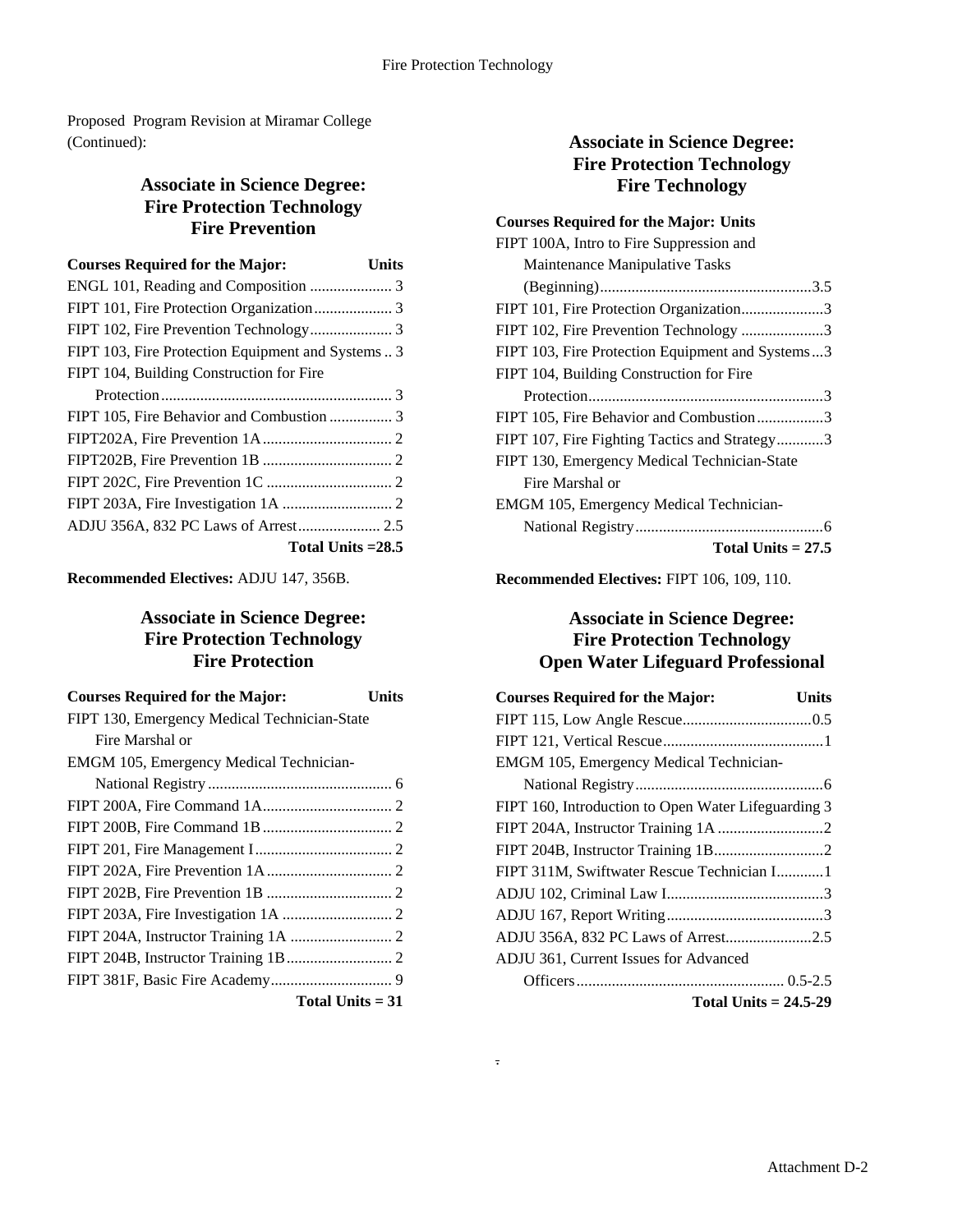Adoption of New Program at Mesa College.

Proposed New Program at Mesa College:

#### PROGRAM REVIEW

Pursuant to Section 78016 of the Education Code, following is a program review summary:

| A. Labor Market <sup>1</sup> :  | According to the California State Employment Development Department (EDD)<br>statistics, there were between 1,992 and 3,984 persons employed in Hotel<br>Management in Hospitality-related jobs in San Diego County in 2005. Approximately<br>1,450 additional job opening are projected through 2008. |
|---------------------------------|--------------------------------------------------------------------------------------------------------------------------------------------------------------------------------------------------------------------------------------------------------------------------------------------------------|
| B. Duplication <sup>2</sup> :   | Hotel Management in Hospitality is offered at San Diego Mesa College.                                                                                                                                                                                                                                  |
| C. Effectiveness <sup>3</sup> : | District enrollment in Hotel Management in Hospitality is estimated at 84 students for<br>2005-2006.                                                                                                                                                                                                   |

 $<sup>1</sup>$  Information was obtained from the 2005 Occupational Outlook Report.</sup>

<sup>2</sup> Information was obtained by the San Diego Imperial Counties Community Association Colleges (SDICCCA). <sup>3</sup>Information was obtained from the SDCCD ISIS download for Census Day Fall 2005/Spring 2006.

# .**Certificate of Achievement: Hotel Management in Hospitality**

### **Courses Required for the Major: Units**

| HOSP 101, Introduction to Hospitality and   |
|---------------------------------------------|
|                                             |
|                                             |
| HOSP 115, Hospitality Operations and        |
|                                             |
| HOSP 120, Hospitality Sales Promotion 3     |
|                                             |
| HOSP 150, Hospitality Human Resources 3     |
| HOTL 110, Lodging Management and            |
|                                             |
|                                             |
| CACM 111, Professional Cooking & Service in |
|                                             |
| CACM 140, Food and Beverage Purchasing and  |
|                                             |
|                                             |

 **Total Units = 29** 

# **Associate in Science Degree: Hotel Management in Hospitality**

### **Courses Required for the Major: Units**

| HOSP 101, Introduction to Hospitality and |  |
|-------------------------------------------|--|
|                                           |  |
| HOSP 105, Customer Service3               |  |
| HOSP 115, Hospitality Operations and      |  |
|                                           |  |
| HOSP 120, Hospitality Sales Promotion3    |  |

| HOSP 150, Hospitality Human Resources  3       |
|------------------------------------------------|
| HOTL 110, Lodging Management and               |
|                                                |
|                                                |
| HOTL 160, Timeshare Management  3              |
| HOTL 201, Hotel Management Simulations  3      |
| CACM 111, Professional Cooking & Service in    |
|                                                |
| CACM 140, Food and Beverage Purchasing and     |
|                                                |
|                                                |
| CISC 181, Principles of Information Systems. 4 |
| BUSE 100, Introduction to Business  3          |
| BUSE 119, Business Communications 3            |
| Select six units from:                         |
| TOUR 120, Meeting and Convention               |
|                                                |
| TOUR 130, Convention Service & Catering        |
|                                                |
| TOUR 140, Facilities Management  3             |
| WORK 270, Occupational Work Experience         |
|                                                |
| <b>Total Units = 57</b>                        |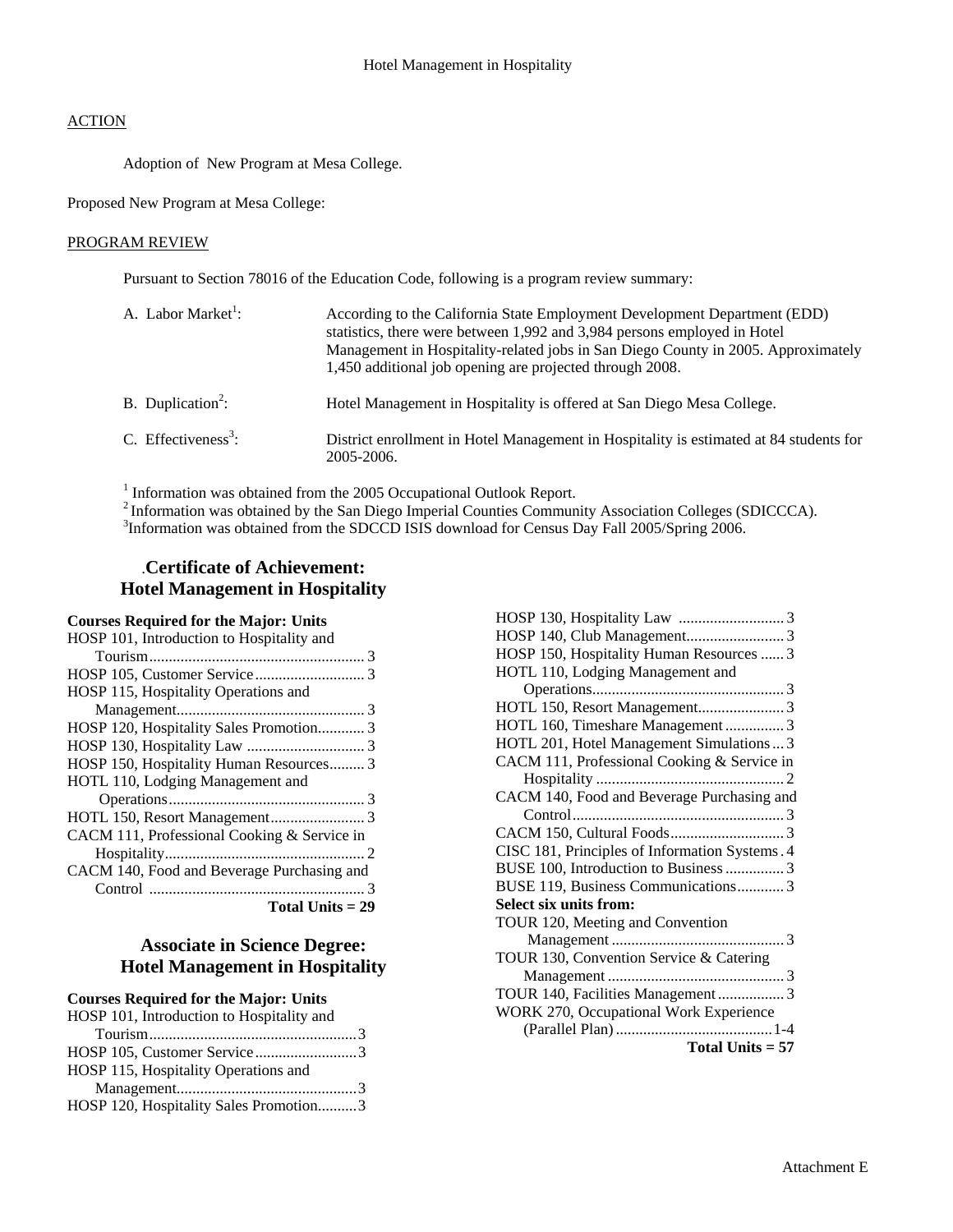Adoption of Program Revision at City College.

Proposed Program Revision at City College:

## **Certificate of Completion: History and Politics of American Labor**

| <b>Courses Required for the Major:</b> | Units |
|----------------------------------------|-------|
|                                        |       |
|                                        |       |
| Total Units $= 6$                      |       |

# **Certificate of Completion: Labor Law**

#### **Courses Required for the Major: Units**

| Total Units $= 5$ |  |
|-------------------|--|

## **Certificate of Completion: Show Steward Specialist**

#### **Courses Required for the Major: Units**

| Total Units $= 8$ |  |
|-------------------|--|

## **Certificate of Achievement: Labor Studies**

#### **Courses Required for the Major: Units**

## **Select six units from:**

| LABR 106B, 108, 110, 112, 122A, |  |
|---------------------------------|--|
|---------------------------------|--|

122B, 123A, 124, 127........................................ 6

**Total Units = 18**

## **Associate in Science Degree: Labor Studies**

### **Courses Required for the Major: Units**

| LABR 100, American Labor Movement 3         |  |
|---------------------------------------------|--|
|                                             |  |
| LABR 104, Collective Bargaining3            |  |
| LABR 106A, Grievance Handling3              |  |
|                                             |  |
| LABR 110, Administrative Practices 3        |  |
| <b>Select six units from:</b>               |  |
| LABR 106B, 112, 122A, 122B, 123A, 124, 1276 |  |
| Total Units $= 24$                          |  |

Additional general education and graduation requirements for the associate degree are listed in the Academic Requirements section of the catalog. **The associate degree requires a minimum of 60 units.**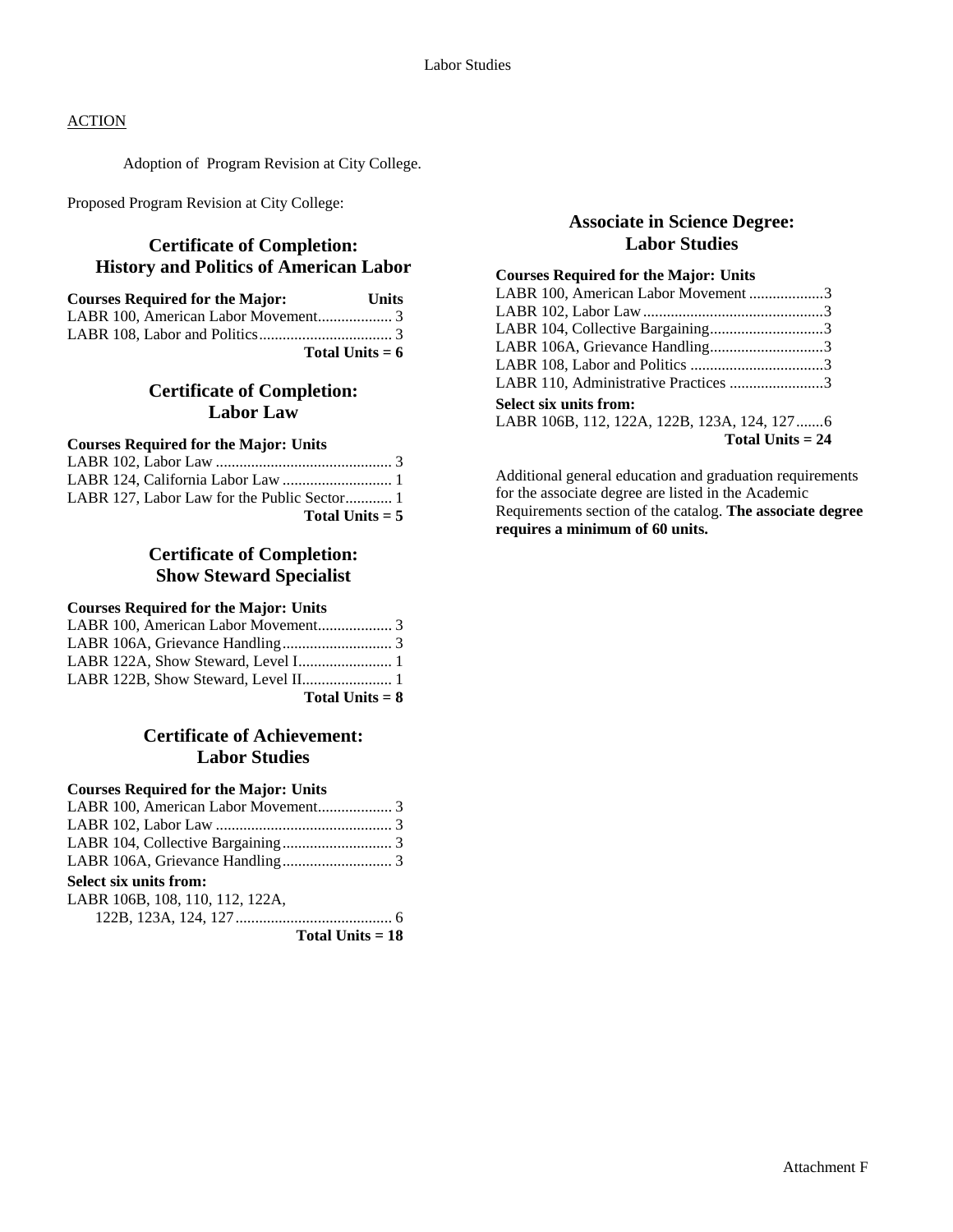Adoption of Program Revision at Mesa College.

Proposed Program Revision at Mesa College:

# **Certificate of Achievement: Medical Assisting**

| <b>Courses Required for the Major:</b><br><b>Units</b> |  |
|--------------------------------------------------------|--|
| MEDA 100, Principles of Infection Control 1            |  |
| MEDA 101, Medical Ethics and Legal Issues for the      |  |
|                                                        |  |
| MEDA 102, Human Behavior for Allied                    |  |
|                                                        |  |
| MEDA 103, Professionalism and Teamwork in              |  |
|                                                        |  |
| MEDA 104, Medical Office Management 3                  |  |
| MEDA 105, Human Anatomy and Physiology 3               |  |
|                                                        |  |
|                                                        |  |
|                                                        |  |
|                                                        |  |
| MEDA 145, Directed Clinical Practice 3                 |  |
|                                                        |  |
| MEDA 210, Principles of Sterile Technique  0.5         |  |
| MEDA 220, Electrocardiogram Application 0.5            |  |
|                                                        |  |
| MEDA 240, Accounting for Medical Offices 3             |  |
| MEDA 245, Medical Insurance Procedures 3               |  |
| MEDA 250, Medication Administration                    |  |
|                                                        |  |
| Total Units $= 34$                                     |  |

# **Associate in Science Degree: Medical Assisting**

| <b>Courses Required for the Major:</b><br>Units   |
|---------------------------------------------------|
| MEDA 100, Principles of Infection Control 1       |
| MEDA 101, Medical Ethics and Legal Issues for the |
|                                                   |
| MEDA 102, Human Behavior for Allied               |
|                                                   |
| MEDA 103, Professionalism and Teamwork in         |
|                                                   |
| MEDA 104, Medical Office Management 3             |
| MEDA 105, Human Anatomy and Physiology 3          |
|                                                   |
|                                                   |
| MEDA 113, Diagnostic Testing 1                    |
|                                                   |
| MEDA 145, Directed Clinical Practice 3            |
|                                                   |
| MEDA 210, Principles of Sterile Technique  0.5    |
| MEDA 220, Electrocardiogram Application 0.5       |

| MEDA 240, Accounting for Medical Offices3        |
|--------------------------------------------------|
| MEDA 245, Medical Insurance Procedures 3         |
| MEDA 250, Medication Administration              |
|                                                  |
| Select six units from:                           |
| CBTE 205, Records Management 3                   |
| HEIT 105, Introduction to Health Information3    |
| HEIT 125, Basic Pharmacology for Allied Health 2 |
| HEIT 205, Health Law, Accreditation and          |
|                                                  |
| BIOL 160, Elements of Human Anatomy and          |
|                                                  |
| Total Units $=40$                                |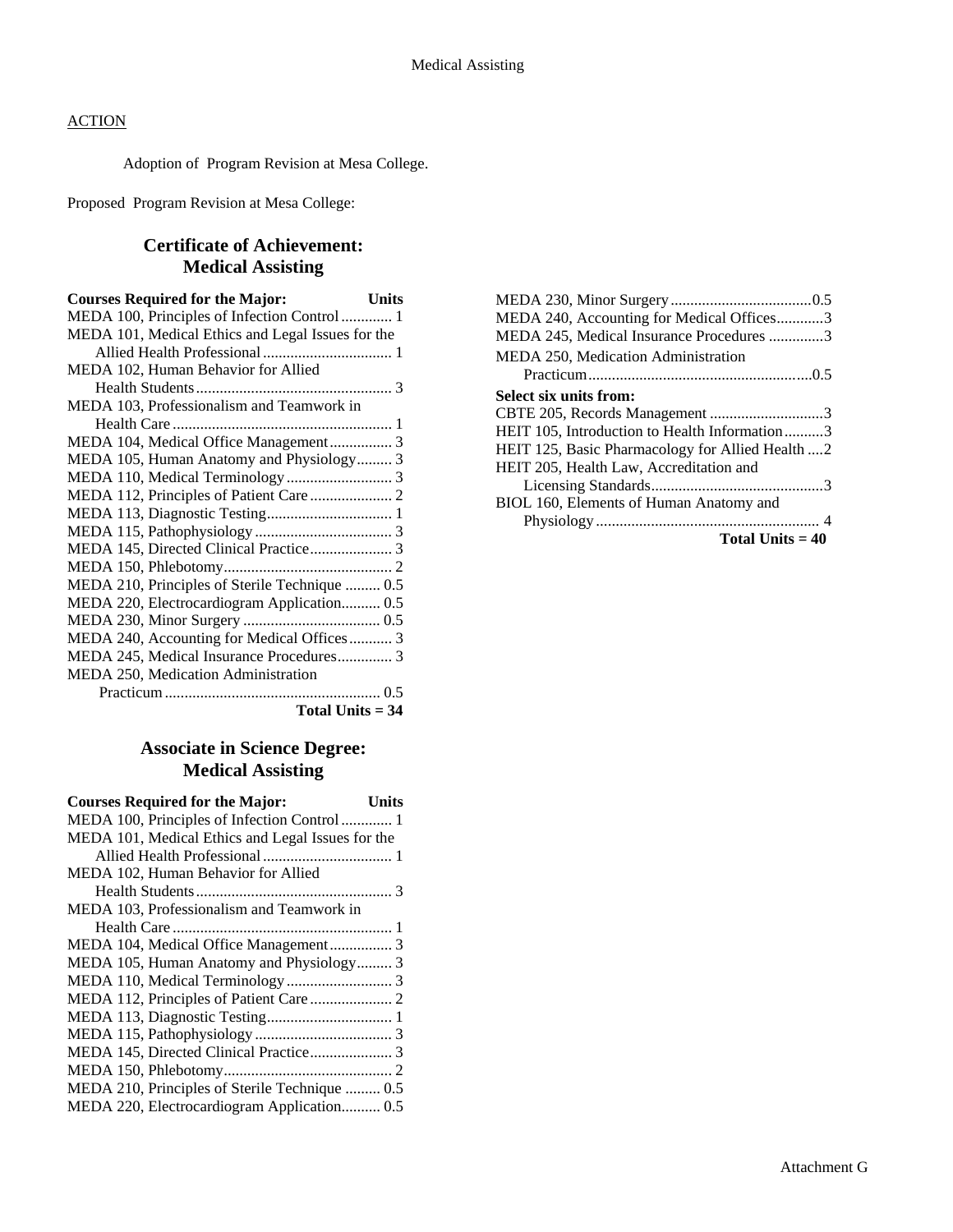Adoption of New Program at City College.

Proposed New Program at City College:

#### PROGRAM REVIEW

Pursuant to Section 78016 of the Education Code, following is a program review summary:

| A. Labor Market <sup>1</sup> :  | According to the California State Employment Development Department (EDD)<br>statistics, there were approximately 4,830 persons employed in Licensed Vocational<br>Nursing -related jobs in San Diego County in 2001. Approximately 5,470 additional<br>job opening are projected through 2008. |
|---------------------------------|-------------------------------------------------------------------------------------------------------------------------------------------------------------------------------------------------------------------------------------------------------------------------------------------------|
| B. Duplication <sup>2</sup> :   | Licensed Vocational Nursing is offered at San Diego City College, Mira Costa<br>College, Imperial Valley, and Southwestern College.                                                                                                                                                             |
| C. Effectiveness <sup>3</sup> : | District enrollment in Licensed Vocation Nursing is estimated at 30 students for<br>2006-2007.                                                                                                                                                                                                  |

<sup>1</sup> Information was obtained from California Employment Development Department (EDD), Employment Projection 2001-2008, San Diego County.

<sup>2</sup> Information was obtained by the San Diego Imperial Counties Community Association Colleges (SDICCCA).

<sup>3</sup>Information was obtained from the SDCCD Workforce and Economic Development Department.

## **Certificate of Achievement: Vocational Nursing**

Admission to this program requires a High School Diploma or GED, successful completion of ROP Health Care Essentials with grade of 75% or higher, or equivalent, and current, valid Certified Nurse Assistant certification by the California Department of Health Services.

| <b>Courses Required for the Major:</b>        | Units |
|-----------------------------------------------|-------|
| VNUR 041, Fundamentals of Vocational          |       |
|                                               |       |
| VNUR 042, Introductory Pharmacology for       |       |
|                                               |       |
| VNUR 043, Nutrition for Vocational Nurses 1.5 |       |
| VNUR 045, Medical Surgical                    |       |
|                                               |       |
| VNUR 046, Maternal/Child and Mental           |       |
|                                               |       |
| VNUR 047, Medical Surgical Vocational         |       |
|                                               |       |
| VNUR 048, Advanced Pharmacology for           |       |
|                                               |       |
| VNUR 049, Vocational Nursing Leadership  1.5  |       |
| Total Units $= 42.5$                          |       |

Clinically Based Course Requirements: Students accepted into this program will be required to successfully complete clinically based courses held in health care facilities. These facilities may require background checks, including fingerprinting, as a condition of placement. Refusal to submit a background check, or failure to meet clearance criteria established by the health care facility, may prevent placement in the clinically-based course, and thus, it may not be possible to successfully progress or complete the program. Health care facilities also require adherence to strict standards of conduct. Facilities may refuse educational access to any person who does not adhere to the facility's standard of safety, health and ethical behavior. This may be cause for removal from the program.